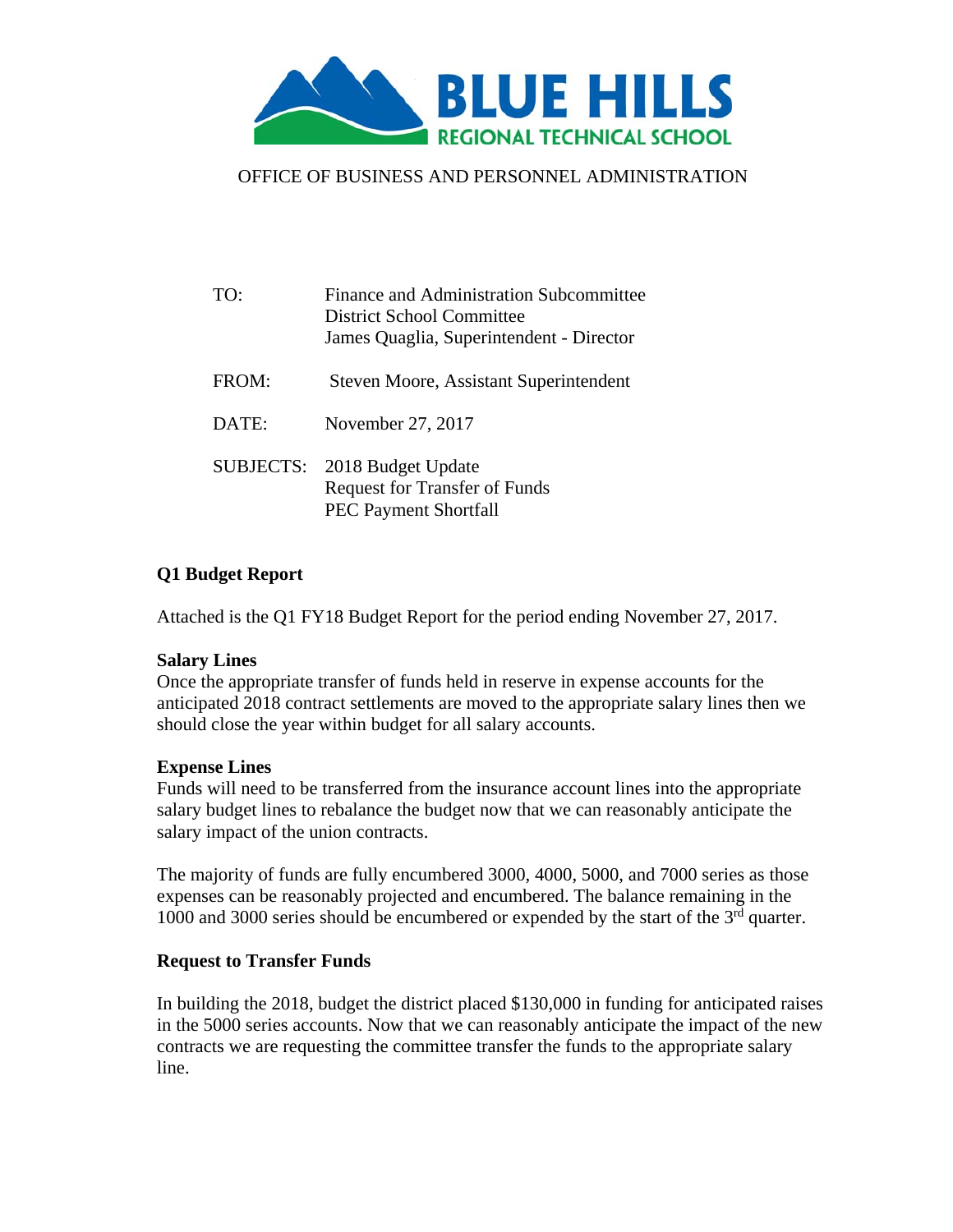#### **Motion to transfer funds**

| Decrease the budget of the 5000 Fixed Charges Series by:    |          |  |  |
|-------------------------------------------------------------|----------|--|--|
| Increase the budget of the 1000 Administration Series by:   | \$9,257  |  |  |
| Increase the budget of the 2000 Instructional Series by:    | \$54,748 |  |  |
| Increase the budget of the 1000 Student Services Series by: | \$3,661  |  |  |
| Increase the budget of the 3000 Operations Series by:       | \$58,268 |  |  |

## **PEC Agreement**

During the finalization of the new PEC agreement it came to the administration's attention that Section 6 of the PEC agreement had been improperly administered since the implementation of the plan in 2009.

## **Section 6**

*Medicare Enrollment- 70/30 Split* 

*Subscribers who are eligible or who become eligible for Medicare shal1 transfer to Medicare coverage. The District shall pay any Medicare Part B premium penalty assessed by the federal government and will contribute seventy percent (70%) of the monthly cost of the Medicare Part B enrollment for any subscriber enrolled in Medicare and the subscriber will contribute thirty percent (30%). On the second Thursday of each month, the District shall send payment of its share of the current month Medicare Part B premium to the home address on file for any Medicare eligible subscriber. The subscriber shall notify the District of any changes to his or her address during the life of the agreement.* 

# **The Issue and Legal Opinion**

When the plan was first implemented the benefits person for the district was told that this section only applied to those members of the Blue Hills retirement system who retired before 2009. The benefits person has been following the agreement language for those individuals.

During a review of the plan by both the legal counsel for the committee and the BHEA it was determined that this section applied to all retirees who retired after the PEC agreement was signed and to those who were not grandfathered into the existing (at the time) 90/10 plan for retirees.

To further complicate matters, despite having 24 eligible retirees over the age of 65 the district had virtually zero inquiries in the past 10 years about the Section 6, Medicare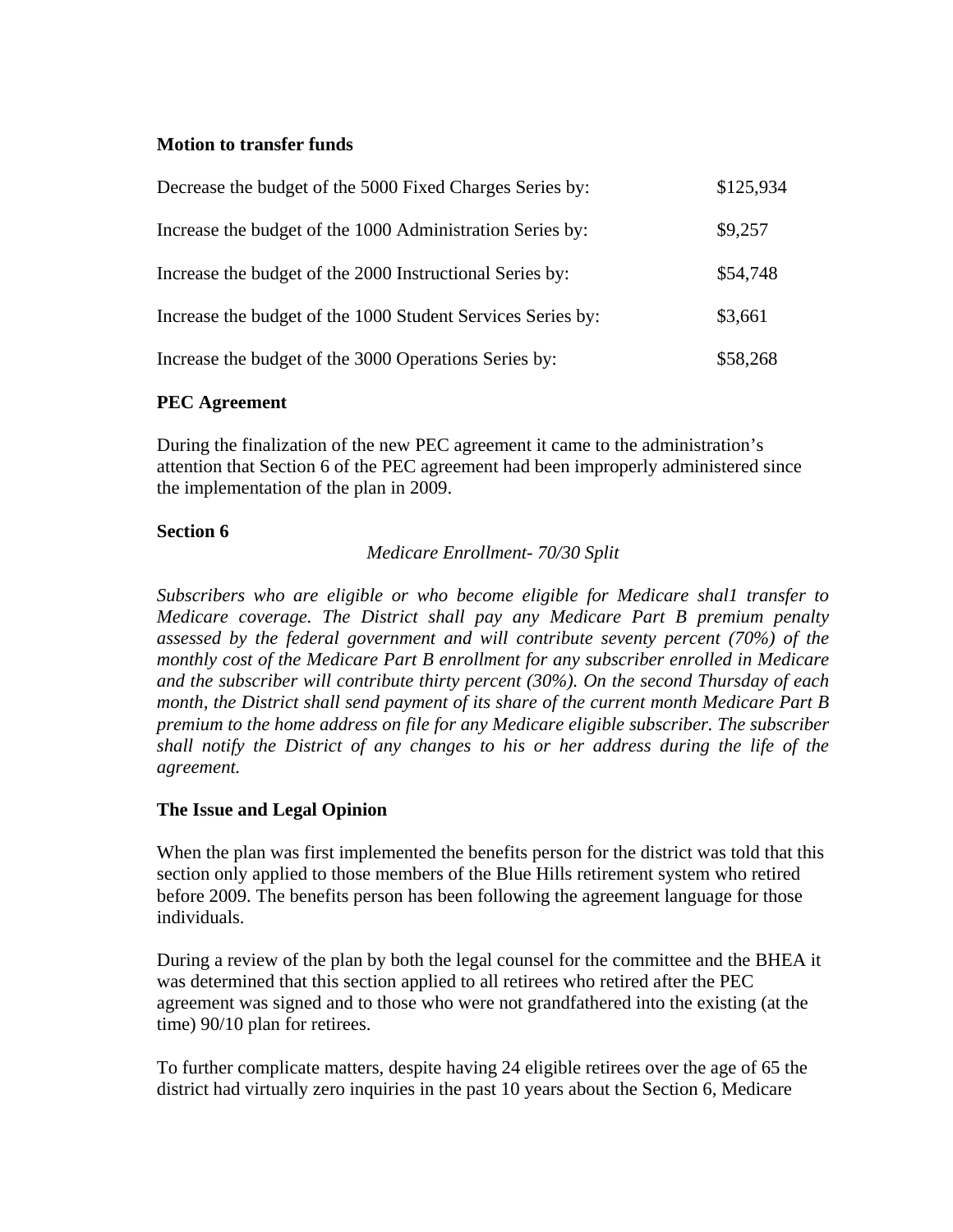benefit. Recently, retirees who were turning 65 (and were on the original PEC Committee) started asking about the benefit.

Our legal counsel has reviewed the document and the issues surrounding the language and has advised us that this section does indeed applies to all retirees, as many other communities PEC agreements contain similar language. We have also been advised that we are liable for funds owed.

## **The Remedy**

The district has reviewed the list of retirees and determined that 24 retirees are currently eligible for this benefit. The cost to the district is roughly \$95 per month per retiree. The current estimated annual total for these payments moving forward is \$29,000

The district has also determined that these 24 retirees are owed an additional \$90,000 in missed part B payments.

In the month of December, the district will begin to gather the information necessary from each retiree so we can make their payments.

The funding source for these payments is the projected surplus of \$100,000 in the 5000 Fixed Cost Series, as these funds are in the insurance lines.